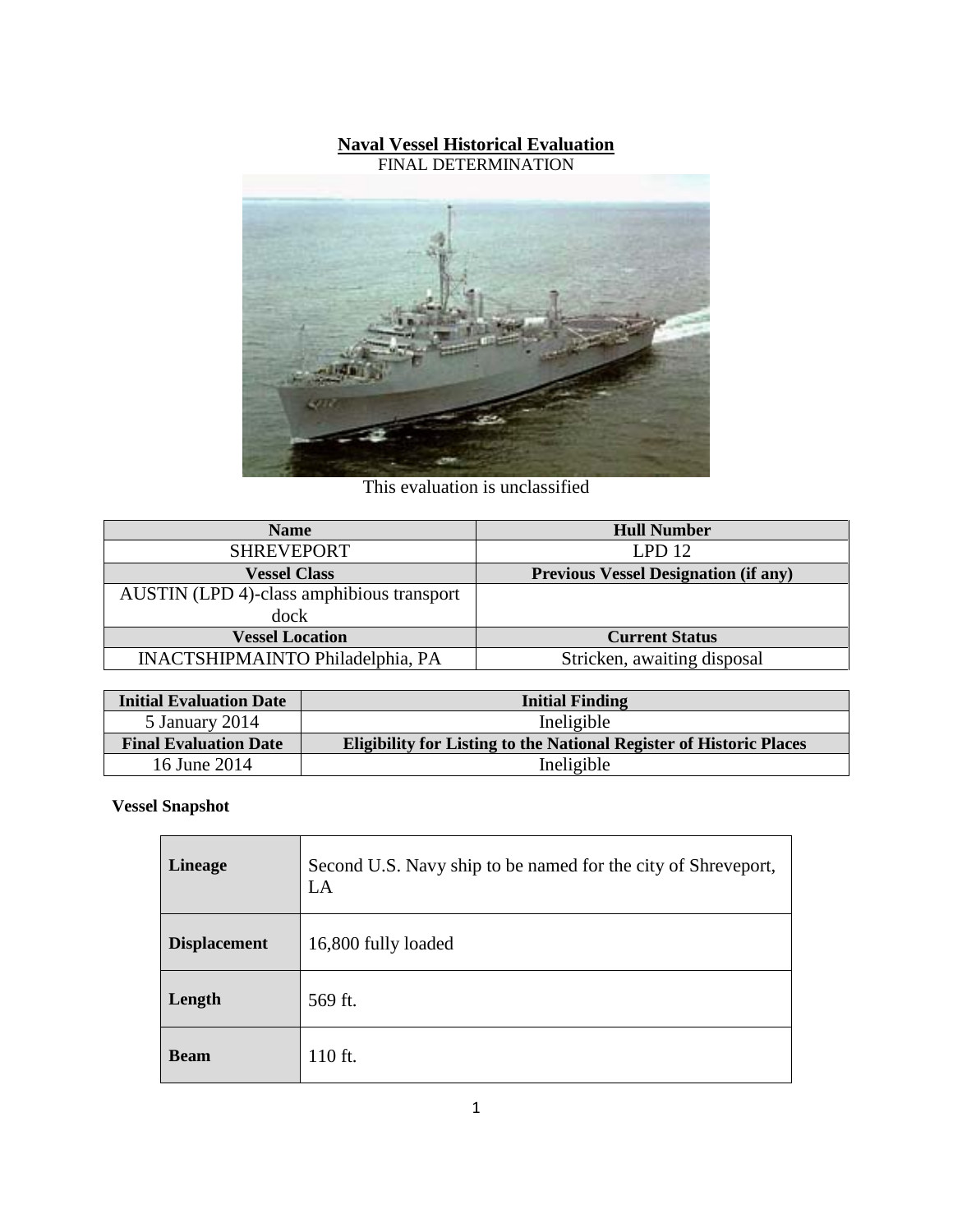| <b>Draft</b>          | 32 ft., fully ballasted                                                                                                                       |  |
|-----------------------|-----------------------------------------------------------------------------------------------------------------------------------------------|--|
| <b>Speed</b>          | $21+$ kts.                                                                                                                                    |  |
| <b>Propulsion</b>     | 2 Foster Wheeler 600 psi boilers, powering 2 De Laval GT<br>turbines, driving two propellers providing 12,000 Shaft<br>Horsepower (SHP) each. |  |
| <b>Armament</b>       | 2 20 mm Close-In Weapons System (CWIS) and various<br>machine gun and chain gun systems; also 4 radars (SPS-40;<br>SPS-67; SPS-64; Furuno)    |  |
| <b>Laid Down</b>      | 27 December 1965                                                                                                                              |  |
| Launched              | 22 October 1966                                                                                                                               |  |
| <b>Built By</b>       | Lockheed Shipbuilding Co., Seattle, WA                                                                                                        |  |
| <b>Sponsor</b>        | Mrs. Andrew Jackson, wife of VADM Jackson, Deputy CNO                                                                                         |  |
| <b>Delivered</b>      | 1 December 1970                                                                                                                               |  |
| <b>Commissioned</b>   | 12 December 1970, Bremerton, WA                                                                                                               |  |
| <b>Inactivated</b>    | Not found                                                                                                                                     |  |
| <b>Decommissioned</b> | 26 September 2007                                                                                                                             |  |
| <b>Stricken</b>       | 8 November 2006                                                                                                                               |  |

## **Vessel History**

|                   | SHREVEPORT departed Norfolk, Virginia, in early January 1973 for her          |
|-------------------|-------------------------------------------------------------------------------|
| <b>Deployment</b> | first deployment with the Sixth Fleet in the Mediterranean Sea. She served as |
| <b>Summary</b>    | flagship for Commander, Amphibious Squadron Two. During this                  |
|                   | deployment, she visited ports in France, Italy, Greece, Crete, and Turkey     |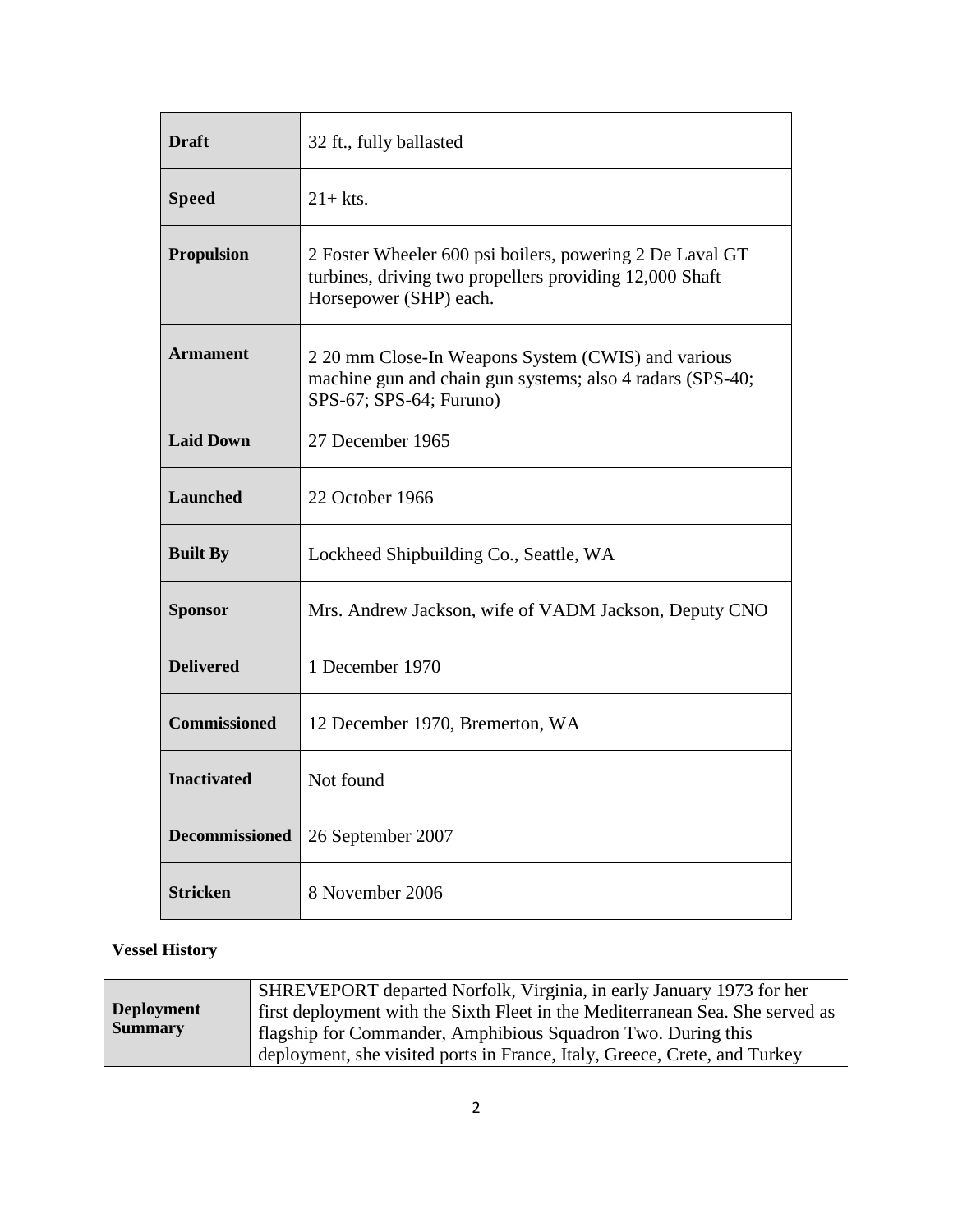before returning to the United States in July of that year. In 1974 and early 1975, the "Super Gator", as her crew dubbed her, was the flagship of the Caribbean Amphibious Ready Group and participated in various fleet exercises, with South American forces on various occasions. She deployed again to the Mediterranean Sea in July of 1975 with Commander, Amphibious Squadron Two again embarked for NATO exercises involving British, Turkish, and U.S. naval forces. Following Christmas at Palma, Spain, SHREVEPORT returned to Norfolk in early February of 1976 having sustained damage on the bow and flag bridge from a massive forty-foot wave, off of Cape Hatteras, North Carolina. In late August of 1976, SHREVEPORT deployed to Northern Europe as flagship for Commander, Amphibious Squadron Eight. During the two and one-half month cruise, the ship participated in two major NATO amphibious assault exercises and visited ports in Sweden, West Germany, the Netherlands, and the United Kingdom. In September of 1979, SHREVEPORT began another deployment to the Mediterranean Sea where she completed four major amphibious operations with European allies. She returned to Norfolk in February of 1980. In August of that year, her crew earned the Humanitarian Service Medal for their on-scene assistance to the Cuban Flotilla in the Florida Straits. In September of 1981, SHREVEPORT visited Cancun, Mexico while supporting the attendance of the President Ronald Reagan at the North-South Economic Summit Conference. In August of 1982, SHREVEPORT departed Norfolk to return to the Mediterranean as flagship for Commander, Amphibious Squadron Six. She joined the multi-national force in September and served for four months off the coast of Beirut, Lebanon, before returning to Norfolk in March of 1983. She was awarded the Navy Unit Commendation and the Navy Expeditionary Forces Medal for her operations off of the Lebanese coast. The "Super Gator" returned once more to the Mediterranean in July, 1984. While in Rota, Spain, SHREVEPORT received mission tasking to off-load her embarked Marines and to embark Helicopter Mine Countermeasures Squadron Fourteen (HM-14). Crossing the Mediterranean and transiting the Suez Canal in world record time, she participated in Operation INTENSE LOOK, conducting mine clearance operations in the Red Sea. For her actions in support of this critical operation, SHREVEPORT was awarded the Meritorious Unit Commendation. Later in the deployment, she was called to action off the Lebanese coast. Following the bombing of the U.S. Embassy in Beirut, SHREVEPORT provided critical medical evacuation and logistics support services. After making port calls in Marseille, France, and Malaga and Rota, Spain, she returned to Norfolk.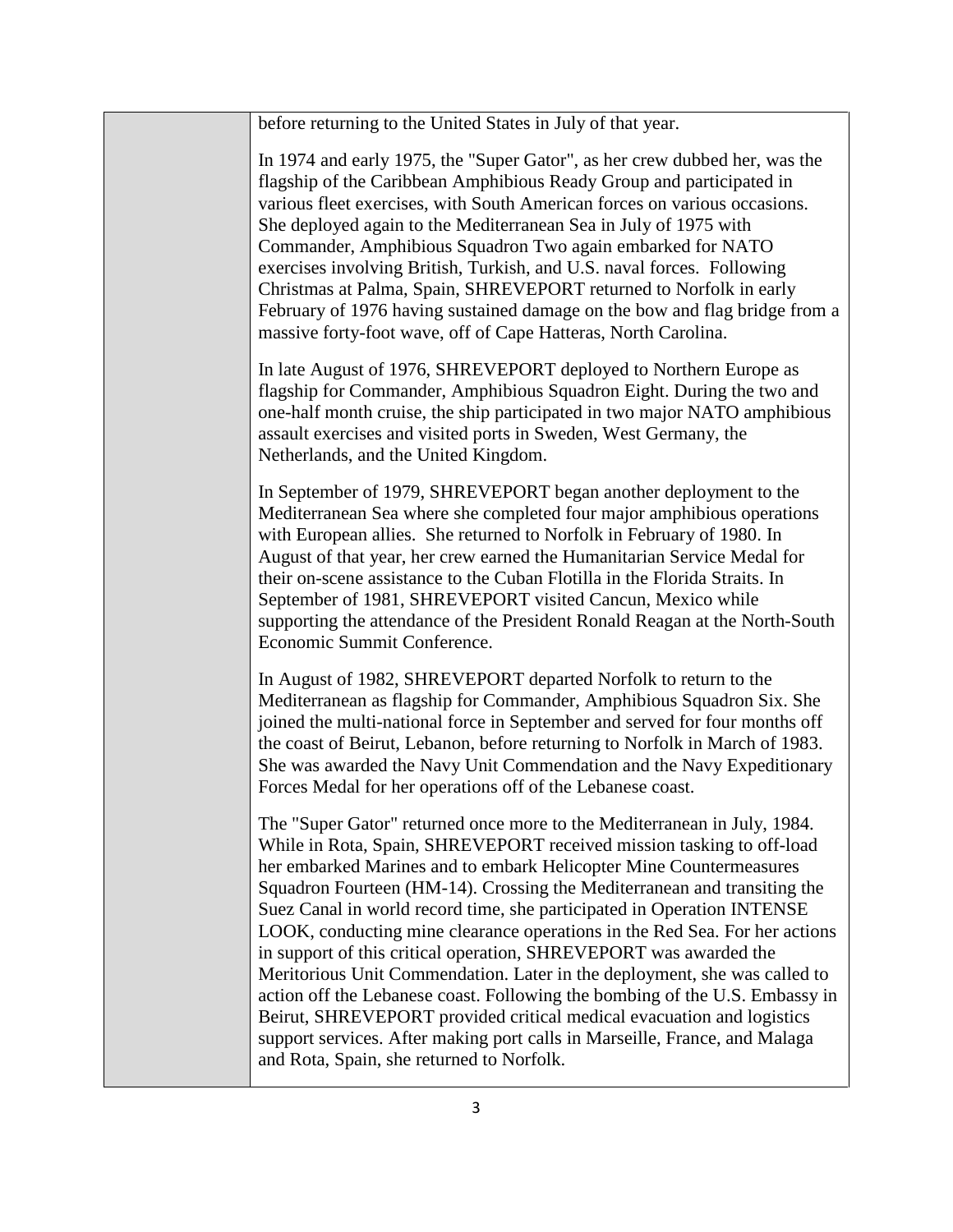In May of 1985, SHREVEPORT was present for the opening ceremonies of the Tennessee-Tombigbee Waterway in Mobile, Alabama. On her return trip to Norfolk, she logged her 25,000th helicopter landing. Later in the year, she was involved in several minor underway exercises and began making preparations for a shipyard overhaul. In October, she departed Norfolk bound for overhaul in Brooklyn, New York. While in the shipyard, the ship underwent extensive refurbishment, modernization, and upgrade. She returned to Norfolk in July of 1987.

After several weeks at sea in December of 1986 and January of 1987, SHREVEPORT departed Norfolk for refresher training at Guantanamo Bay, Cuba. Upon successful completion of training, she returned to Norfolk in March. One month later, she participated in Exercises Solid Shield '87 in preparation for her upcoming deployment. In September, she departed for the Mediterranean. Embarked with Marines of the 22nd Marine Expeditionary Unit (22 MEU), SHREVEPORT—along with NASSAU (LHA-4) and MANITOWOC (LST-1180)—composed the first Mediterranean Amphibious Ready Group (MARG) to deploy in conjunction with a regularly scheduled Aircraft Carrier Battle Group (ACBG) deployment. She participated in several amphibious exercises, including a joint MARG/ACBG fleet exercise and Exercise African Eagle off the Moroccan coast. SHREVEPORT arrived in home port in March of 1988.

That following June, the ship entered the Metro Machine Corporation shipyard in Norfolk where she underwent four months of repair, upgrade, and refurbishment. Six months later in January of 1989, she departed Norfolk for refresher training at Guantanamo Bay, Cuba before deploying again to the Mediterranean. While there, she visited ports in Spain, France, Israel, Egypt, Italy, and Portugal. A scheduled visit to Toulon, France was abruptly canceled when SHREVEPORT was suddenly tasked to support the American Embassy evacuation operations in Beirut. She conducted numerous evacuation rehearsals with U.S. Air Force, Army, and Marine Corps helicopters operating from her flight deck.

November of 1989 saw the "Super Gator" returning to Norfolk and the Metro Machine Corporation shipyards for another maintenance availability. She was underway again in June of 1990 and spent the majority of the summer months conducting local operations and exercises in preparation for a deployment to Northern Europe. That deployment was canceled when SHREVEPORT was tasked to deploy to the Middle East in support of Operation Desert Shield.

SHREVEPORT departed Norfolk on August 15, 1990 with Commander, Amphibious Squadron Six embarked. During Operations DESERT SHIELD and DESERT STORM, she logged more than 40,000 nautical miles and served as the primary control ship during the four "Sea Soldier" amphibious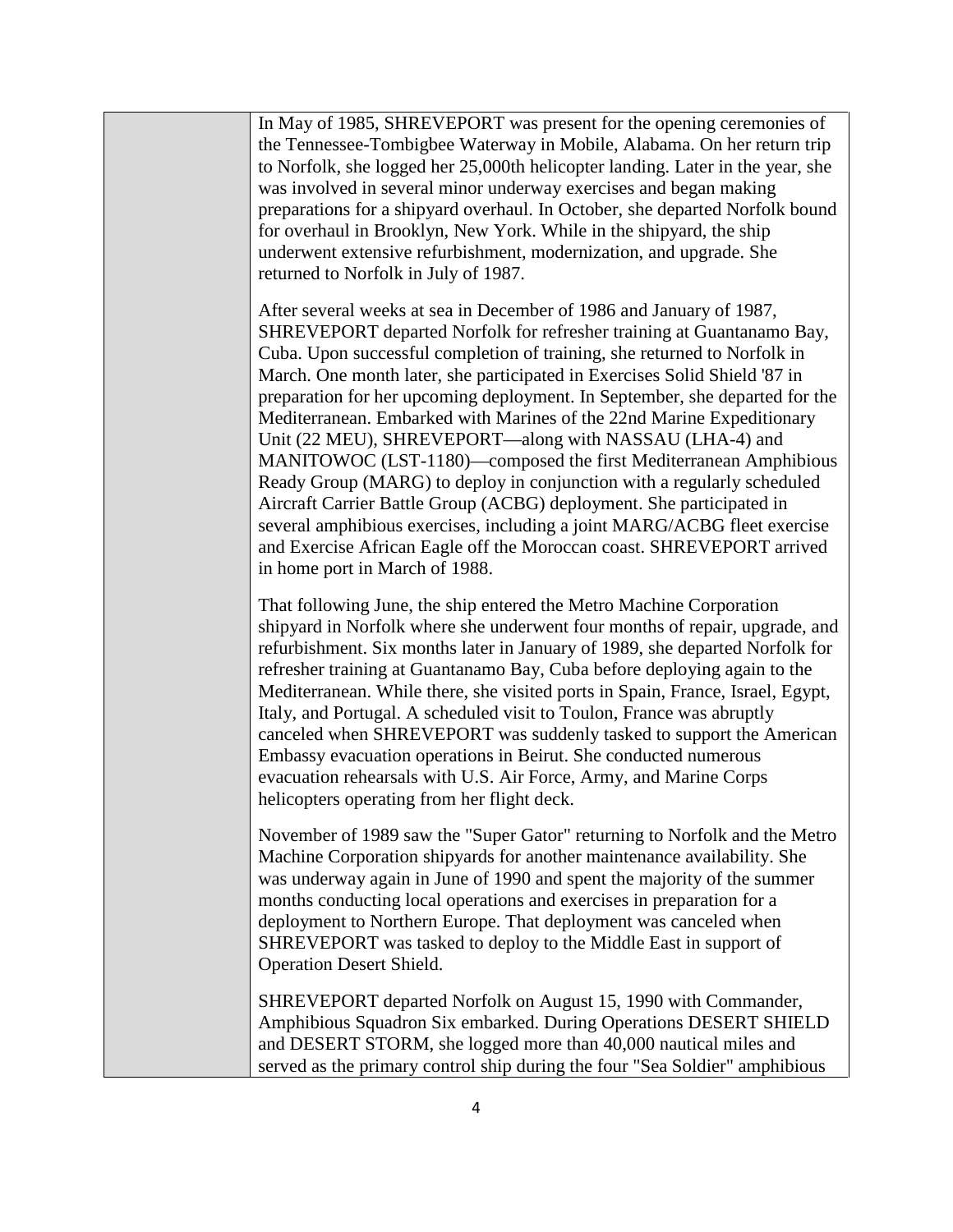assault exercises. The amphibious task force was the largest assembled since the landings at Inchon during the Korean War. The ship also participated in the interception of the Iraqi ship IBN KHALBOON and the processing of enemy prisoners of war. Following an eighteen-month deployment, SHREVEPORT returned home to Norfolk on April 17, 1991. In January of 1992, SHREVEPORT was awarded the Arleigh Burke Fleet Trophy for outstanding readiness and performance during her deployment to the Middle East in Operations DESERT SHEILD and DESERT STORM.

In November of 1993, LPD-12 was assigned to the coast of Mogadishu, Somalia in support of Operation RESTORES HOPE. Just two months later in January of 1994, she was present in the Adriatic Sea taking part in Operation PROVIDE PROMISE and flying reconnaissance missions over Bosnia-Herzegovina. From December of 1995 through February of 1996, she provided support of the enforced no-fly zone over the war-torn republics of the former Yugoslavia (Operation DENY FLIGHT) and the air drop of humanitarian aid to the residents of the city of Sarajevo (Operation PROVIDE PROMISE). She also provided support of Operation JOINT & DECISIVE ENDEAVOR.

SHREVEPORT was deployed to the Mediterranean once more on October 03, 1997. Her cruise was interrupted in early February of 1998 when she was called away from her schedule to spend the remainder of the deployment supporting Operation SOUTHERN WATCH in the Arabian Gulf.

SHREVEPORT was awarded the Commander, Naval Surface, U.S. Atlantic Fleet Battle Efficiency Award and Safety Award in 1998 and 1999, as well as her sixth consecutive Engineering "E", seventh Maritime Warfare "E", third Operations "E", first Logistics "E" and first Medical "H". The "Super Gator" once again deployed to the Mediterranean between September of 1999 and April of 2000 where she supported Exercises BRIGHT STAR, NOBLE SHIRLEY, AND INFINITE MOONLIGHT in the Mediterranean and Persian Gulf areas.

Following the attacks on the World Trade Center and the Pentagon, SHREVEPORT was deployed to the Mediterranean Sea in support of the U.S. response to the terrorist threat: Operation ENDURING FREEDOM. That deployment lasted from September of 2001 through April of 2002. SHREVEPORT again supported the "War on Terror" as part of Operations Enduring Freedom and Iraqi Freedom in February of 2004 as part of the WASP Amphibious Ready Group. Operating as an Afloat Forward Staging Base, she participated in intelligence gathering missions off the Horn of Africa and led the defense of the Al Basra and Khawr Al Amaya oil terminals off the coast of Iraq. This deployment ended in September of that year.

SHREVEPORT returned home and underwent Dry Dock Maintenance Availability at Metro Machine Corporation in Norfolk, Virginia, from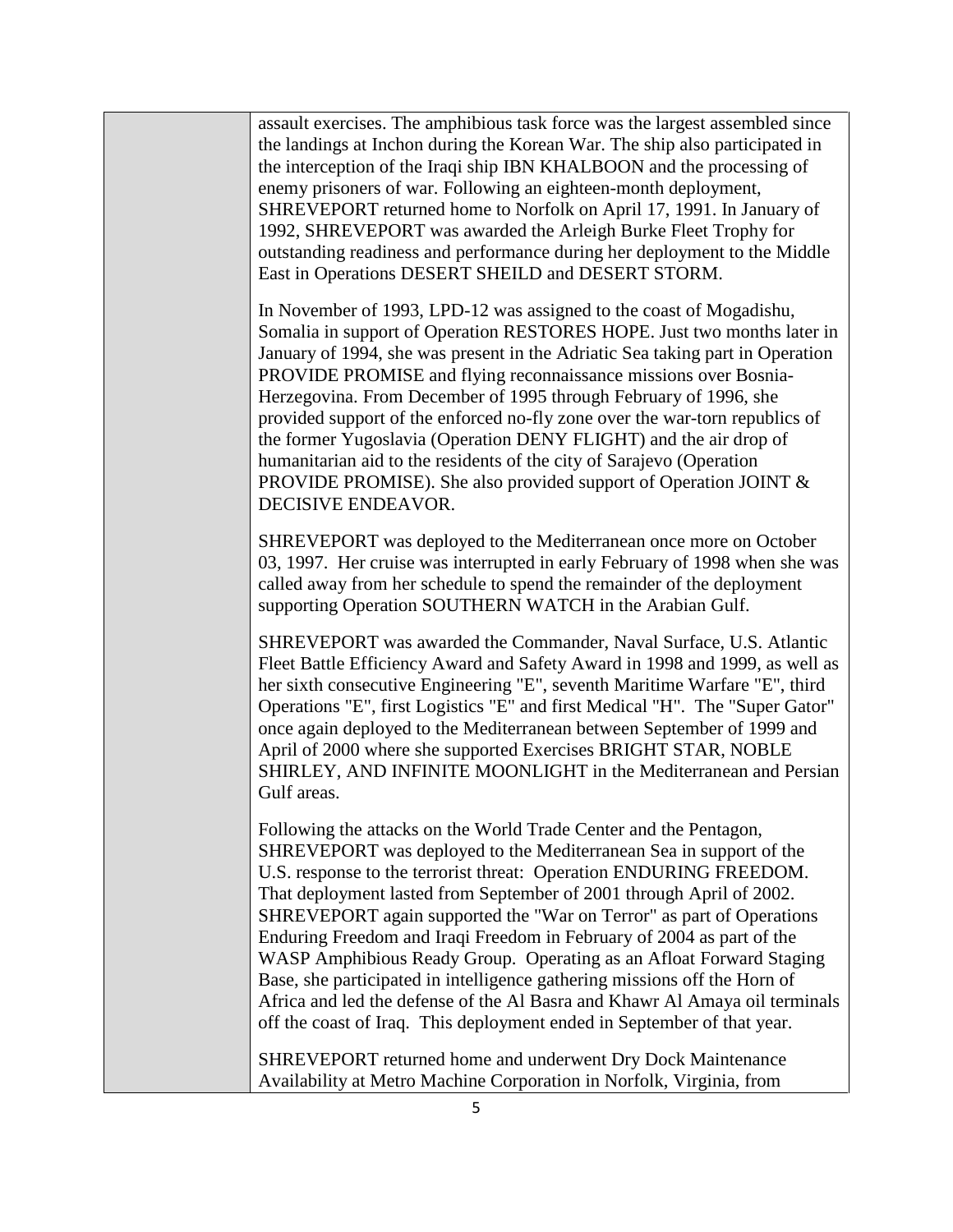|                                    | October of 2004 to February of 2005. She returned to duty in time to<br>participate in relief efforts along the Gulf Coast in the wake of Hurricane<br>Katrina in September of 2005 as part of the IWO JIMA Amphibious<br>Readiness Group. In January of 2007, SHREVEPORT made her final<br>deployment conducting Marine Safety Operations as part of the BATAAN<br>Expeditionary Strike Group. She returned to Norfolk, Virginia, in July of<br>that year and was decommissioned there on September 28, 2007. Afterward,<br>she was towed to the Naval Inactive Ships Maintenance Facility in<br>Philadelphia where she remains awaiting disposal. |
|------------------------------------|-----------------------------------------------------------------------------------------------------------------------------------------------------------------------------------------------------------------------------------------------------------------------------------------------------------------------------------------------------------------------------------------------------------------------------------------------------------------------------------------------------------------------------------------------------------------------------------------------------------------------------------------------------|
| <b>Awards</b>                      | Four Navy Unit Commendations, two Navy Meritorious Unit<br>Commendations, four Navy "E" Ribbons, two Navy Expeditionary Medals,<br>three Armed Forces Expeditionary Medals, one Southwest Asia Service<br>Medal, six Armed Forces Service Medals, and one Humanitarian Service<br>Medal.                                                                                                                                                                                                                                                                                                                                                            |
| <b>Noteworthy</b><br><b>Events</b> | Known throughout Navy under her nickname, "Super Gator."<br>In February 1976, the ship's flag bridge was destroyed by a forty foot wave<br>off Cape Hatteras.<br>As of the mid-1990s, SHREVEPORT held the world's record for fastest<br>transit of the Suez Canal (16 August 1984; 7 hrs., 45 minutes)                                                                                                                                                                                                                                                                                                                                              |
| DANFS* Entry                       | Completed DANFS place-saver entry for SHREVEPORT January 2014.                                                                                                                                                                                                                                                                                                                                                                                                                                                                                                                                                                                      |

\**Dictionary of American Naval Fighting Ships*

# **Criteria Evaluation[1](#page-5-0)**

| Was the vessel awarded an individual<br><b>Presidential Unit Citation?</b>                                                                                        | N <sub>0</sub> |
|-------------------------------------------------------------------------------------------------------------------------------------------------------------------|----------------|
| ii. Did an individual act of heroism take<br>place aboard the vessel such that an<br>individual was subsequently awarded<br>the Medal of Honor or the Navy Cross? | N <sub>0</sub> |
| iii. Was a President of the United States<br>assigned to the vessel during his or her<br>naval service?                                                           | N <sub>0</sub> |
| iv. Was the vessel was the first to<br>incorporate engineering, weapons<br>systems, or other upgrades that                                                        | N <sub>0</sub> |

<span id="page-5-0"></span><sup>1</sup> Evaluation conducted using triggers established for naval vessels in *Program Comment for the Department of Navy for the Disposition of Historic Vessels*, issued by the Advisory Council for Historic Preservation on 15 March 2010.